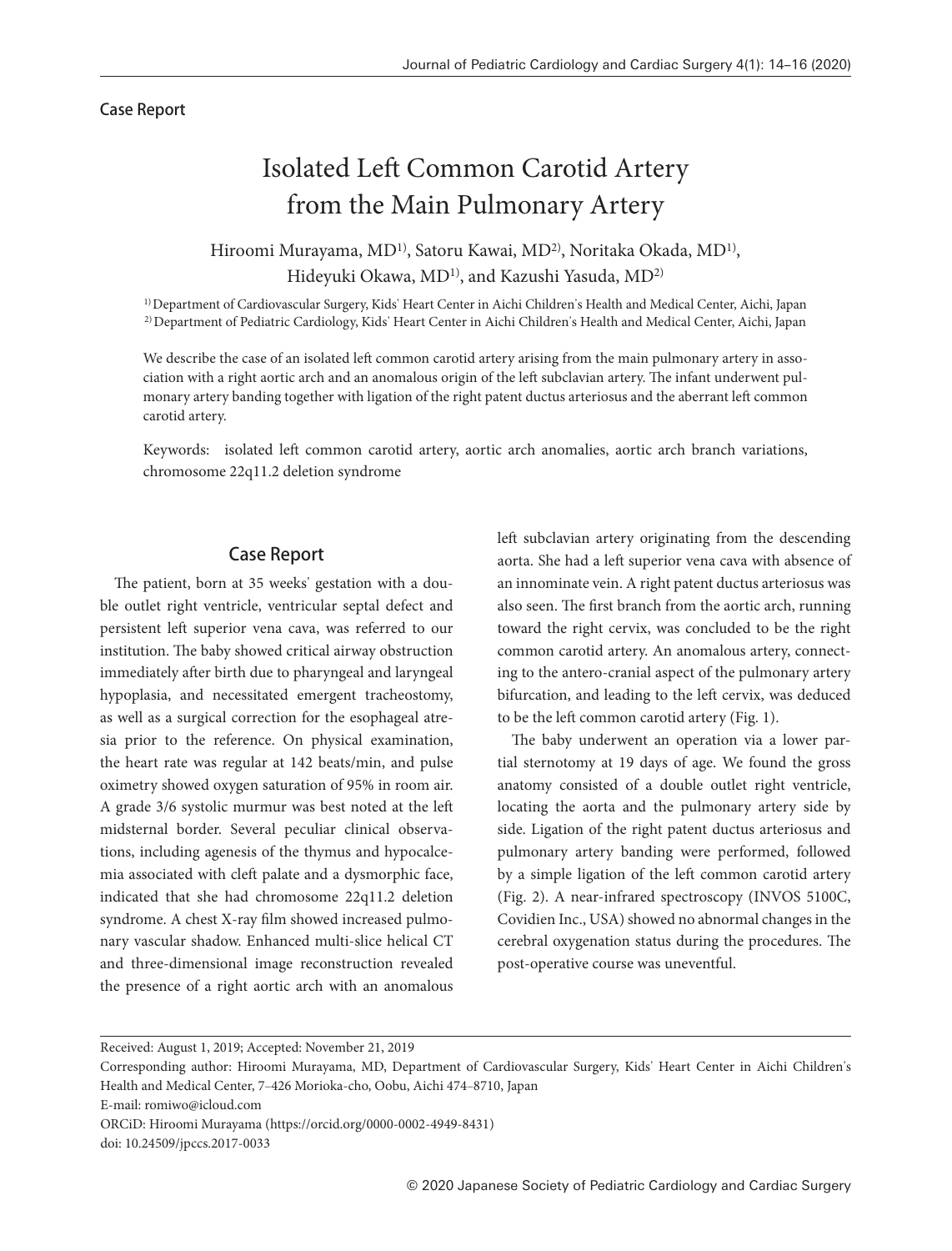

Fig. 1 Anterocranial (a) and posterocaudal (b) views of three-dimensional reconstructed images obtained from enhanced multi-slice helical CT

The left common carotid artery connects to the main pulmonary artery. AAo, ascending aorta; ALSA, aberrant left subclavian artery; DAo, descending aorta; LCCA, left common carotid artery; LPA, left pulmonary artery; LSVC, left superior vena cava; MPA, main pulmonary artery; RCCA, right common carotid artery; RPA, right pulmonary artery; RPDA, right patent ductus arteriosus; RSA, right subclavian artery.



Fig. 2 Schematic diagrams of the sequence of surgical procedure from the surgeon's view

Through a lower partial sternotomy, we found that both great arteries were side by side (a). Dragging the main pulmonary artery caudally to the right, an unusual vessel, arising near the top of pulmonary bifurcation, was seen as well as the left superior vena cava and left pulmonary artery. The vessel was deduced to be the left common carotid artery (b). The first branch of the aorta was concluded to be the right common carotid artery. We confirmed that the right patent ductus arteriosus and the right pulmonary artery run parallel behind the ascending aorta (c). The ductus was ligated and a pulmonary artery banding was applied, followed by the ligation of the left common carotid artery (d). AAo, ascending aorta; LA, left atrium; LCCA, left common carotid artery; LPA, left pulmonary artery; LSVC, left superior vena cava; MPA, main pulmonary artery; RCCA, right common carotid artery; RPA, right pulmonary artery; RPDA, right patent ductus arteriosus; RSVC, right superior vena cava.